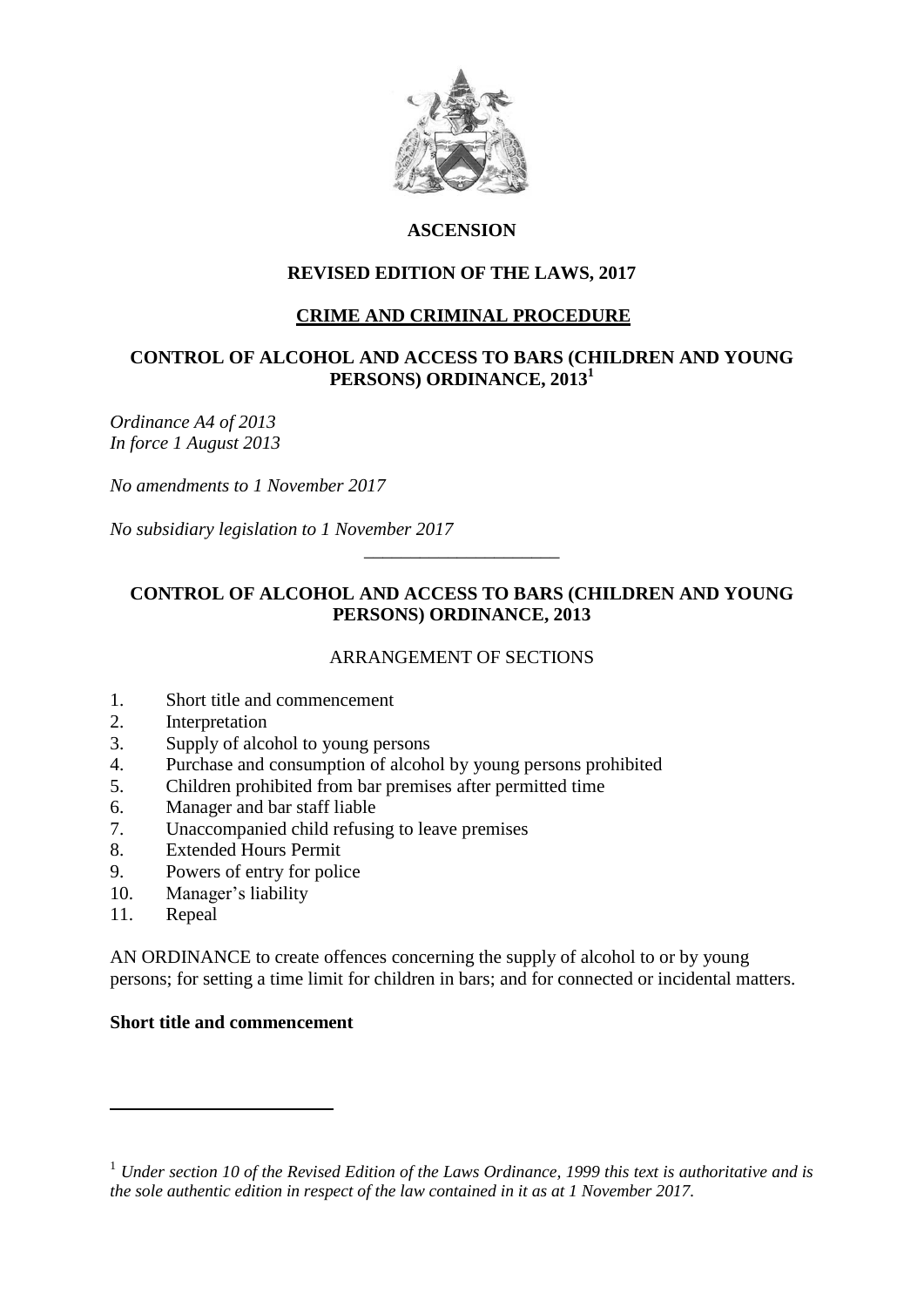**1.** This Ordinance may be cited as the Control of Alcohol and Access to Bars (Children and Young Persons) Ordinance, 2013, and comes into force on 1st August 2013.

### **Interpretation**

**2.** In this Ordinance—

- **"alcohol"** includes every description of spirits, wine, beer, cider, and any fermented, distilled or spirituous liquor;
- **"bar premises"** means the whole extent of any premises in or upon which alcohol is sold for consumption on the premises whether habitually or on a specific occasion;
- **"child"** means a person under the age of 16 years;
- **"hotel"** means any building or premises used for the accommodation of the public in which lodgings are provided and provisions are supplied by the keeper or manager thereof;
- **"manager"** means the person with the responsibility of supervising and running the relevant premises whether employed as such or not;
- **"parent or legal guardian"** means a person who has parental responsibility or other legal responsibility for the child;
- **"permitted time"** means the times set out in section 5 or the time provided for by an Extended Hours Permit granted under section 8;
- **"public place"** means any place to which, at the time of the offence, the public or any section of the public has access, whether on payment or otherwise, as of right or by virtue of express or implied permission;

**"sell"** includes barter or exchange;

- **"servant" or "agent"** includes any person who works at the relevant premises in a capacity, whether paid or unpaid, which authorises the person to request another person to leave the premises;
- **"supply"** means supply in any manner, whether or not for reward, and includes supply by way of sale, hire or loan; and

**"young person"** means a person under the age of 18 years.

## **Supply of alcohol to young persons**

- **3. (1)** A person aged 18 years or over who—
- *(a)* sells alcohol to a young person;
- *(b)* supplies alcohol to a young person in a public place;
- *(c)* is the parent or carer of a young person and causes or permits that young person to consume alcohol in a public place; or
- *(d)* subject to subsection (1A), causes or permits a young person to sell or supply alcohol,

commits an offence.

Penalty: A fine of £2,000 o imprisonment for 6 months, or both.

**(1A)** A person does not commit an offence under subsection (1)*(d)* by reason of causing or permitting a young person who is at least 16 years of age to supply alcohol to accompany a meal served at a table.

**(2)** It is a defence for a person charged with an offence under this section to show that the person—

- *(a)* believed the young person was 18 years of age or over; and
- *(b)* either—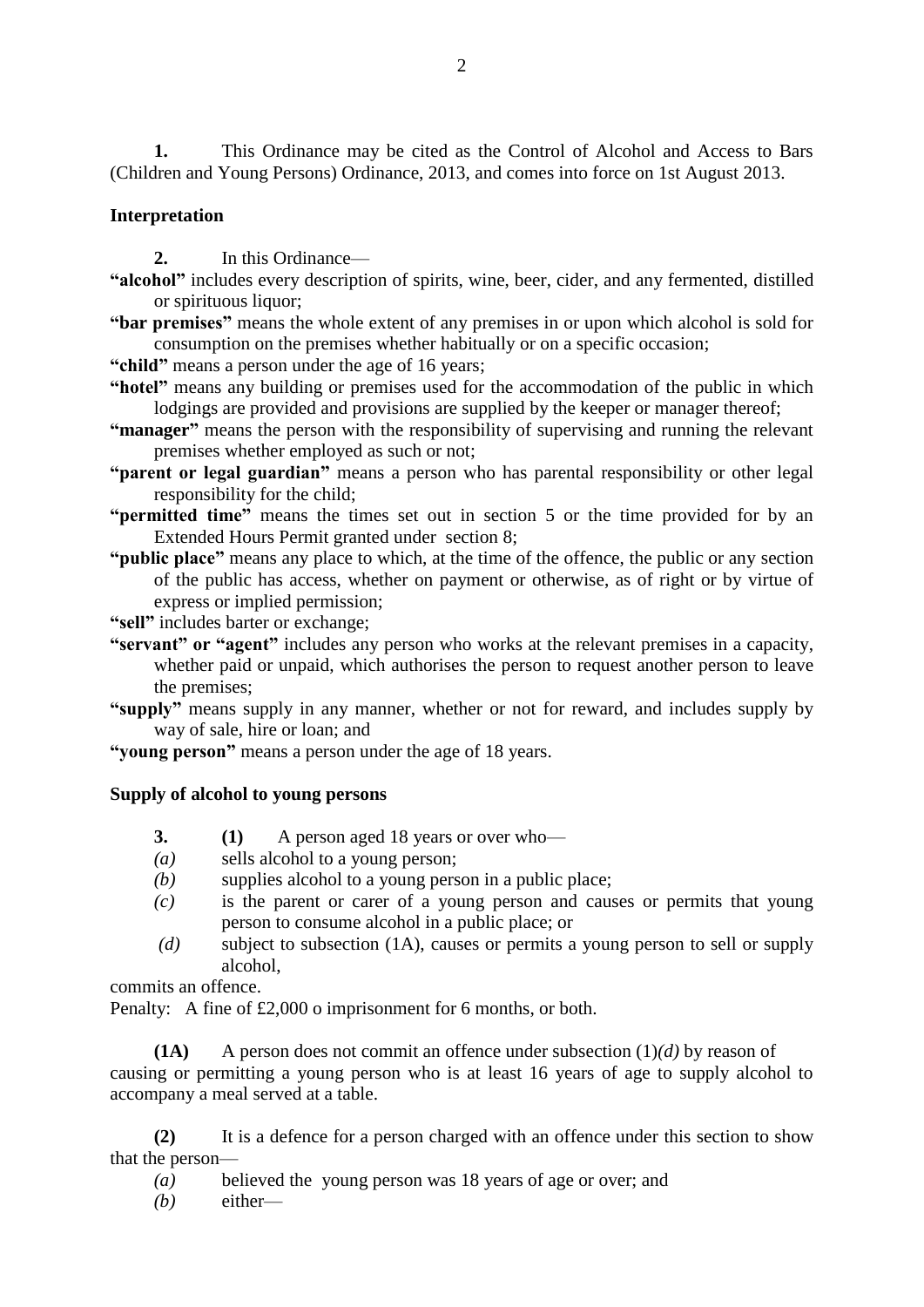- (i) the person had taken reasonable steps to establish the young person's age; or
- (ii) no reasonable person could have suspected from the young person's appearance that the young person was under 18 years of age.

**(3)** A person is to be treated as having taken reasonable steps to establish the young person's age if and only if—

- *(a)* the person was shown evidence of the young person's age; and
- *(b)* that evidence would have convinced a reasonable person.
- **(4)** *Omitted*

## **Purchase and consumption of alcohol by young persons prohibited**

**4. (1)** It is an offence for any young person to buy or consume alcohol on bar premises.

Penalty: A fine of £500.

**(2)** *Omitted*

## **Children prohibited from bar premises after permitted time**

**5. (1)** A person who causes, or secures, or attempts to cause or secure, any child to go to, or to be in any bar premises after the permitted time, commits an offence. Penalty: A fine of £2,000 or imprisonment for 6 months, or both.

**(2)** Subject to subsection (3) the permitted time is 9.0 p.m. each day, except that it is 10.30 p.m. on Friday and Saturday.

**(3)** For any child lodging at an hotel the permitted time for bar premises on the hotel is 10.0 p.m. each day, except that it is 10.30 p.m. on Friday and Saturday.

**(4)** *Omitted*

## **Manager and bar staff liable**

**6. (1)** If a child is found in any bar premises at any time after the permitted time, the manager and any servant or agent of the manager responsible for the sale of alcohol at that time, are each deemed to have committed an offence under section 5 unless he or she proves that he or she used due diligence to prevent such child from being admitted to or remaining on the bar premises.

- **(2)** Subsection (1) does not apply if the manager, servant or agent—
- *(a)* believed the child was 16 years of age or over; and
- *(b)* either—
	- (i) he or she had taken reasonable steps to establish the child's age; or
	- (ii) no reasonable person could have suspected from the child's appearance that the child was under 16 years of age.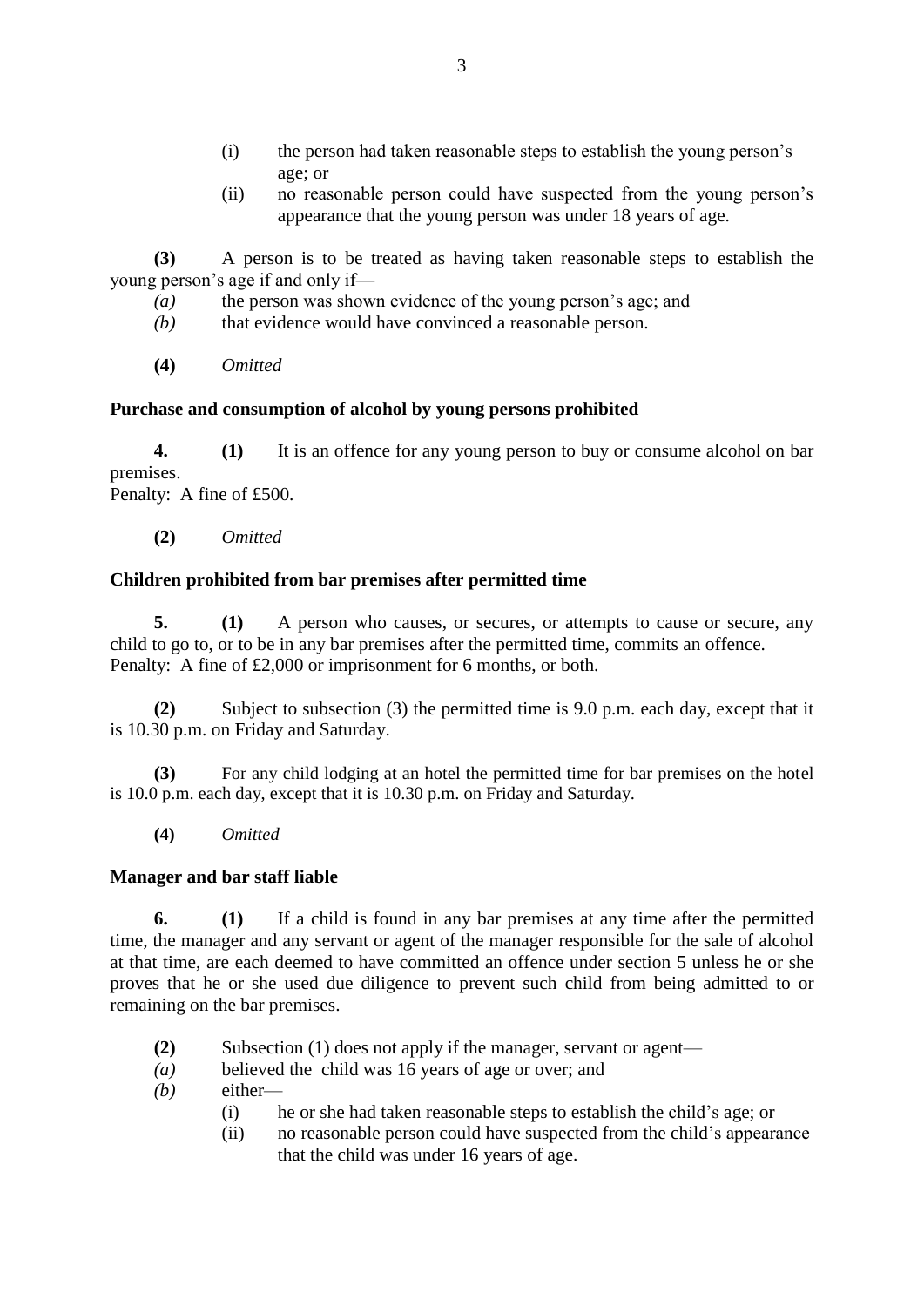**(3)** A person is to be treated as having taken reasonable steps to establish the child's age if and only if—

- *(a)* the person was shown evidence of the child's age; and
- *(b)* that evidence would have convinced a reasonable person.

#### **Unaccompanied child refusing to leave premises**

**7. (1)** It is an offence for any unaccompanied child to remain on bar premises after being requested to leave the premises by the manager or the manager's servant or agent, if by so remaining the child's presence would be liable to render the manager, servant or agent liable to be convicted of any offence under this Ordinance. Penalty: A fine of £100.

**(2)** *Omitted*

**(3)** For the purposes of this section a child is unaccompanied if he or she is not in the company of a parent or carer.

#### **Extended Hours Permit**

**8. (1)** The manager of any bar premises may apply to the chief officer of police for an Extended Hours Permit for any special occasion.

**(2)** An Extended Hours Permit extends the permitted time for the bar premises until such time and on such days of the week as the chief office of police specifies in the permit.

**(3)** A manager who applies for an Extended Hours Permit pursuant to subsection (1) must supply the chief officer of police with information as to the nature of the special occasion and indicate the proposed extended time, in a form the chief officer requires.

**(4)** There is payable for and in respect of every Extended Hours Permit a fee in a sum the Administrator prescribes.

**(5)** A manager whose application for an Extended Hours Permit is refused or is granted subject to conditions has the right to make written representations to the Administrator.

**(6)** The Administrator may, after considering any representations made under subsection  $(5)$ , and acting in his or her discretion –

- *(a)* either confirm or revoke the decision; and
- (b) give any ancillary directions the Administrator considers appropriate.

#### **Powers of entry for police**

**9. (1)** Any police officer may enter any bar premises for the purpose of preventing or detecting a contravention of any provision of this Ordinance or conditions of any Extended Hours Permit:

**(1A)** A police officer entering any premises pursuant to subsection(1) must not